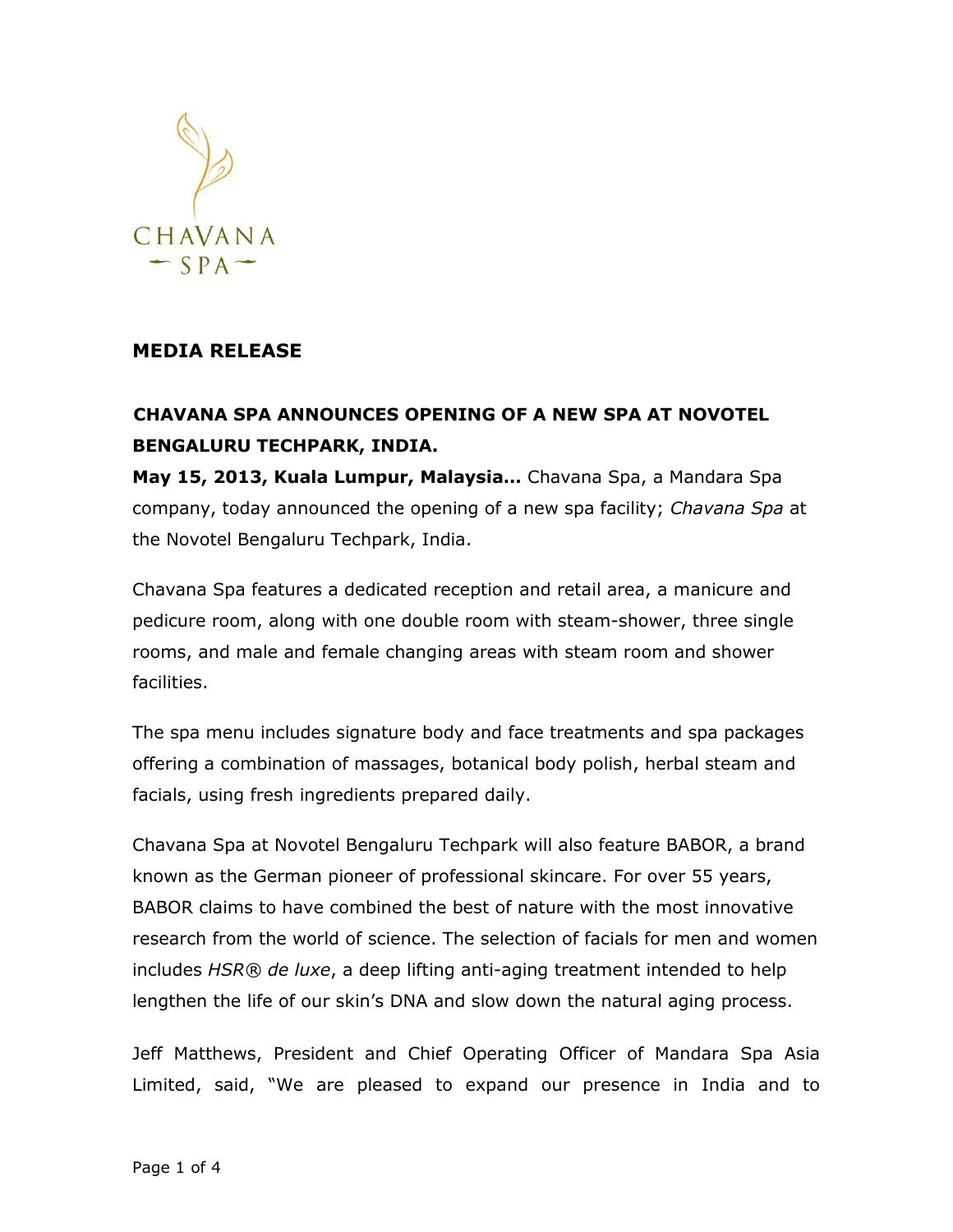collaborate with Accor Hotels through our Chavana Spa brand in another of their impressive hotels in India."

Strategically located on the Outer Ring Road, Novotel Bengaluru Techpark is a contemporary hotel, equally suitable for business and leisure travelers. The elegance of French hospitality is evident in the Novotel's 215 rooms, offering modern comfort, contemporary décor and an ambience of spaciousness.

Multiple dining options, providing choices in cuisine, an outdoor swimming pool and a retail store are also available, as well as additional options for entertainment and relaxation.

Chavana Spa offers a streamlined treatment menu that welcomes all to experience the freshness and energy of Balinese spa spirit. The Chavana concept is aimed at four and five star hotels and resorts and is intended to allow guests to enjoy a quality spa experience at a reasonable price.

Steiner Leisure Limited is a worldwide provider and innovator in the fields of beauty, wellness and education. We are dedicated to maintaining the highest quality standards and continually evolving to include and anticipate new developments within our industry. We aim to maintain and expand our existing diverse portfolio of services, products and brands, as well as to seek out new opportunities to complement our business.

Our services include traditional and alternative massage, body and skin treatment options, fitness, acupuncture, herbal medicine, medi-spa treatments and laser hair removal. We are committed to providing our customers with a wide-ranging assortment of beauty products, including premium quality options developed by us under our own brands, as well as those purchased from third parties.

Our distribution channels include our shipboard and land-based spas and salons, destination spas, health clubs, department stores and third party retail outlets and distributors. We also sell our products on certain British Airways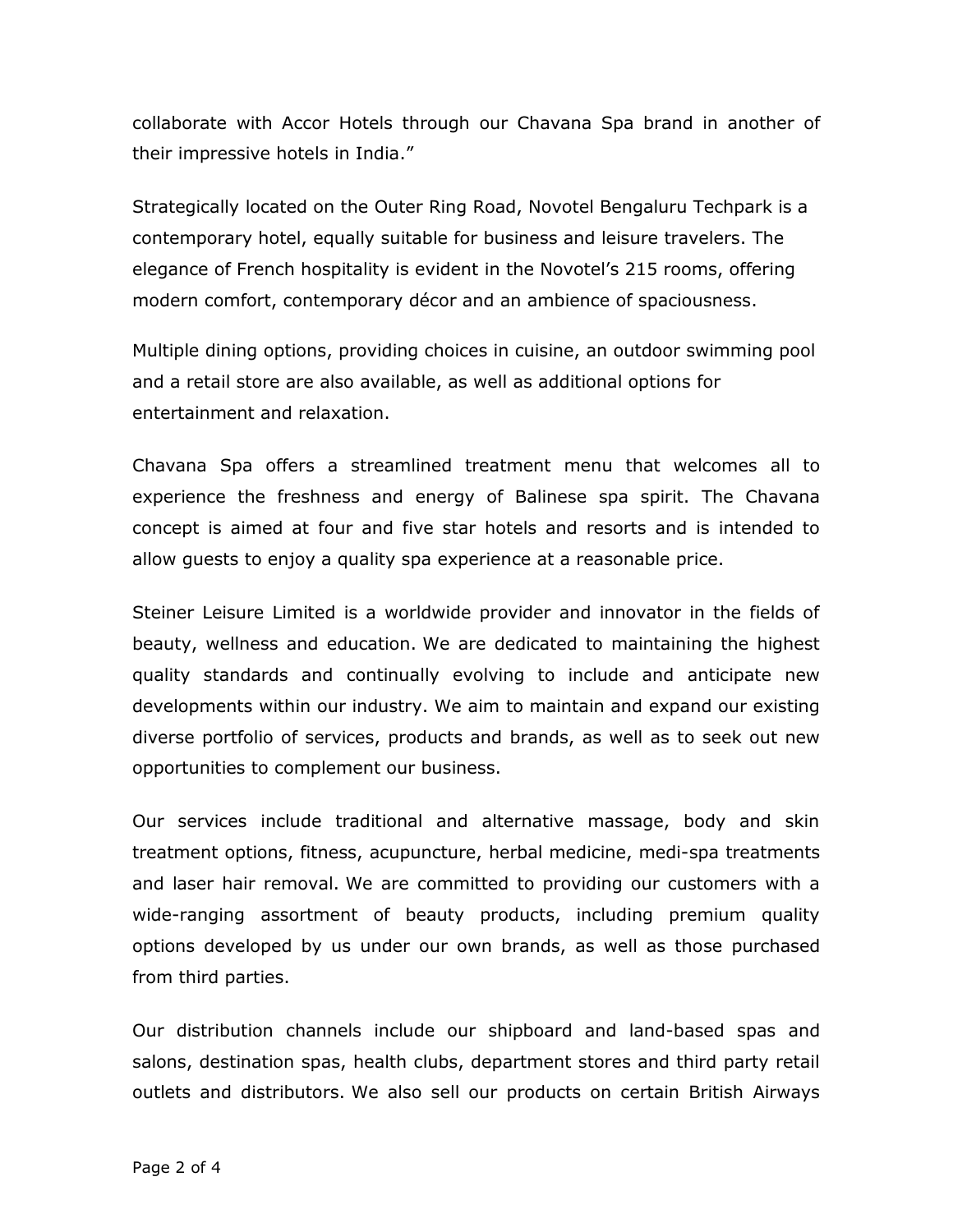flights, on QVC, by catalog, and online through our websites, including [www.timetospa.com](http://www.timetospa.com/) and [www.blissworld.com.](http://www.blissworld.com/)

Our post secondary schools offer programs in massage therapy and skin care, among others, and, along with our recruiting and training operations, prepare spa professionals for careers in the health and wellness industry, including within the Steiner family of companies.

Our cruise line operations are conducted in spas onboard 156 ships, including Azamara Club Cruises, Carnival Cruise Lines, Celebrity Cruises, Crystal Cruises, Cunard Cruise Line, Holland America Line, Norwegian Cruise Line, P&O Cruises, Princess Cruises, Royal Caribbean Cruises, Seabourn Cruise Lines, Silversea Cruises, Thomson Cruises and Windstar Cruises.

Our land-based spa operations are carried out under our Elemis®, Mandara®, Chavana®, Bliss® and Remède® brands and take place in 66 locations, including resort spas, urban hotel spas and day spas. In addition, a total of 28 resort and hotel spas are operated under our brands by third parties pursuant to license agreements with the company. Our land-based customers include Caesar's Entertainment, Hilton Hotels, Kerzner International, Loews Hotels, Marriott Hotels, Nikko Hotels, Planet Hollywood, Sofitel Luxury Hotels, St. Regis Hotels, W Hotels and Resorts and Westin Hotels and Resorts.

Our Ideal Image customized laser hair removal services are provided by highly trained, experienced practitioners through a nationwide network of 101 treatment centers (17 of which are operated by franchisees) across 29 states.

We develop and sell a variety of high quality beauty products under our Elemis, La Thérapie™, Bliss, Remède, Laboratoire Remède® and Jou® brands.

Our schools operations consist of 12 post-secondary schools (comprised of a total of 31 campuses) located in Phoenix, Scottsdale, Tempe and Tucson, Arizona; Westminster and Aurora, Colorado; Groton, Newington and Westport, Connecticut; Miami, Orlando, Pompano Beach, Sarasota and Tampa/St. Pete,